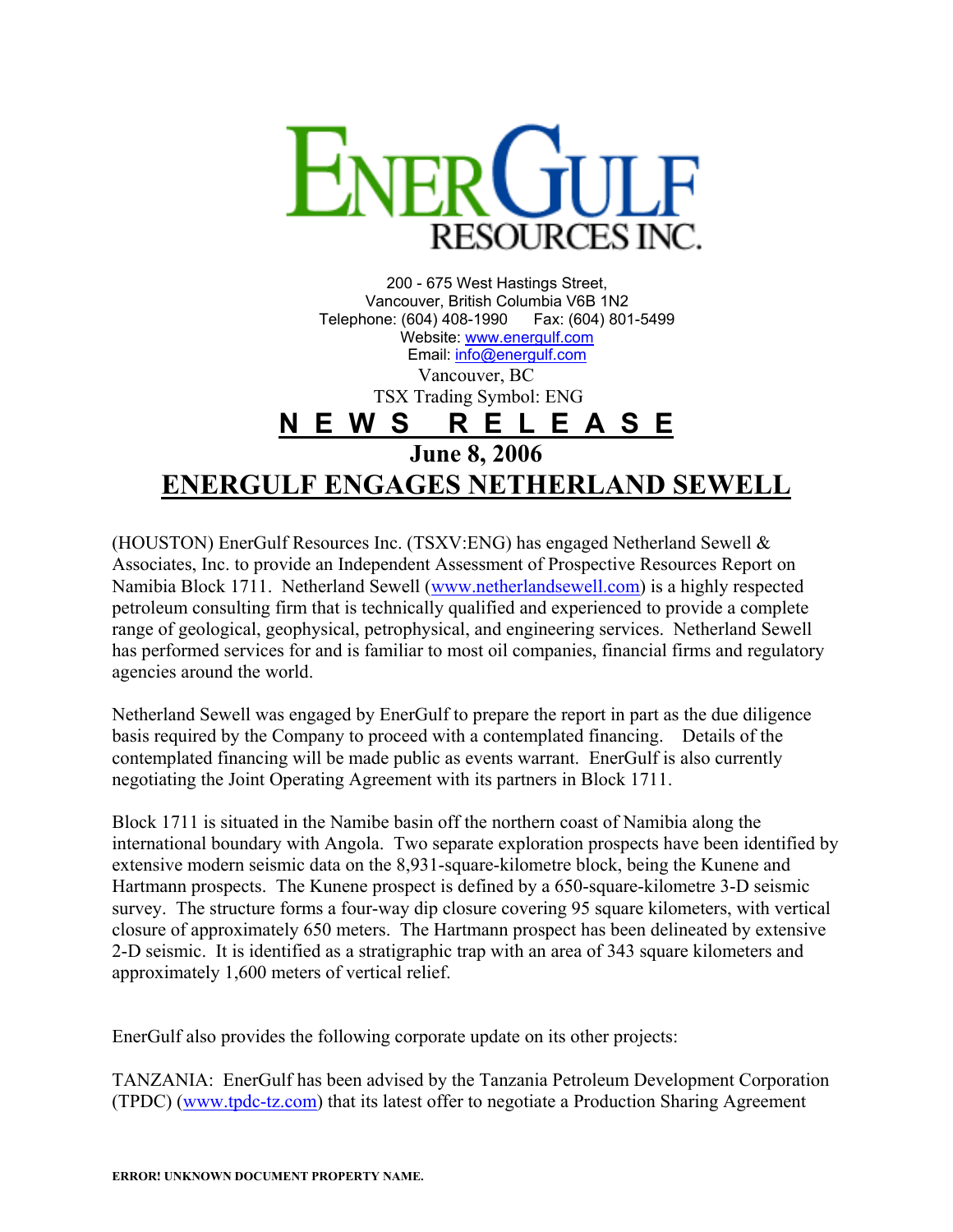(PSA) for the Tanga Block has been rejected and another company has been invited to negotiate with TPDC. EnerGulf's offer was made based on detailed technical and financial due diligence to assess the potential of the block. EnerGulf was asked to increase its offer with respect to the percentage of profit oil allocated between TPDC and EnerGulf. Based on pro forma exploration and development economic models, the company declined to amend its offer.

EnerGulf's offer for the Tanga Block will remain valid for approximately five months. EnerGulf will monitor the negotiations between TPDC and the other company and remains interested in Tanzania and East Africa for future projects.

NIGERIA: The EnerGulf/Derock JV continues to evaluate Nigeria and opportunities there, including OPL 252. Political and business events are being closely monitored amid conflicting news and reports. The EnerGulf/Derock JV has representatives in country providing internal reports, which EnerGulf considers its best source of actual events.

DEMOCRATIC REPUBLIC OF CONGO (DRC): EnerGulf has had discussions with other companies in the area of EnerGulf's Lotshi Block regarding joint operations. EnerGulf also has further rights to nearby acreage and is interested in acquiring other acreage in the area. EnerGulf has begun design on an aggressive work program for the Lotshi Block and other potential areas. The company has paid the signature bonus and awaits Presidential decree required for local publication of its PSA.

SOUTH TEXAS: Due to the highly competitive business environment in the region, Killam Oil Company has designated Longoria 174 #1 a "tight-hole", meaning all information is kept confidential. Gas sales have now commenced. Killam and EnerGulf are working to expand their holdings in the area. Public statements will be made as approved by Killam.

Commenting for EnerGulf, Chairman Jeff Greenblum stated, "We are anxiously awaiting Netherland Sewell's Resource Assessment Report on Namibia Block 1711 and commencing the work program with our partners. Likewise, in DRC, we are excited about the future prospects for our project and should acquire additional acreage in the area to compliment our Lotshi Block to maximize our economic profile through economies of scale.

As we move forward with specific projects and review new ones, we continually assess and update multiple risk profiles on each project to determine the project's fit in our overall business plan. Regarding the Tanga Block in Tanzania, we made our best offer possible, based on our geologic and economic risk profile. While it has thus far been rejected, it is a very fair and competitive offer. In Nigeria, we have closely monitored events to determine how the political risk profile impacts opportunities. Events in Nigeria are disturbing but we continue our efforts and evaluation there based on information we receive from our own sources. EnerGulf is actively reviewing other prospects in Africa and will provide further comments as competitive and material events warrant."

On Behalf of the Board of Directors of ENERGULF RESOURCES INC.